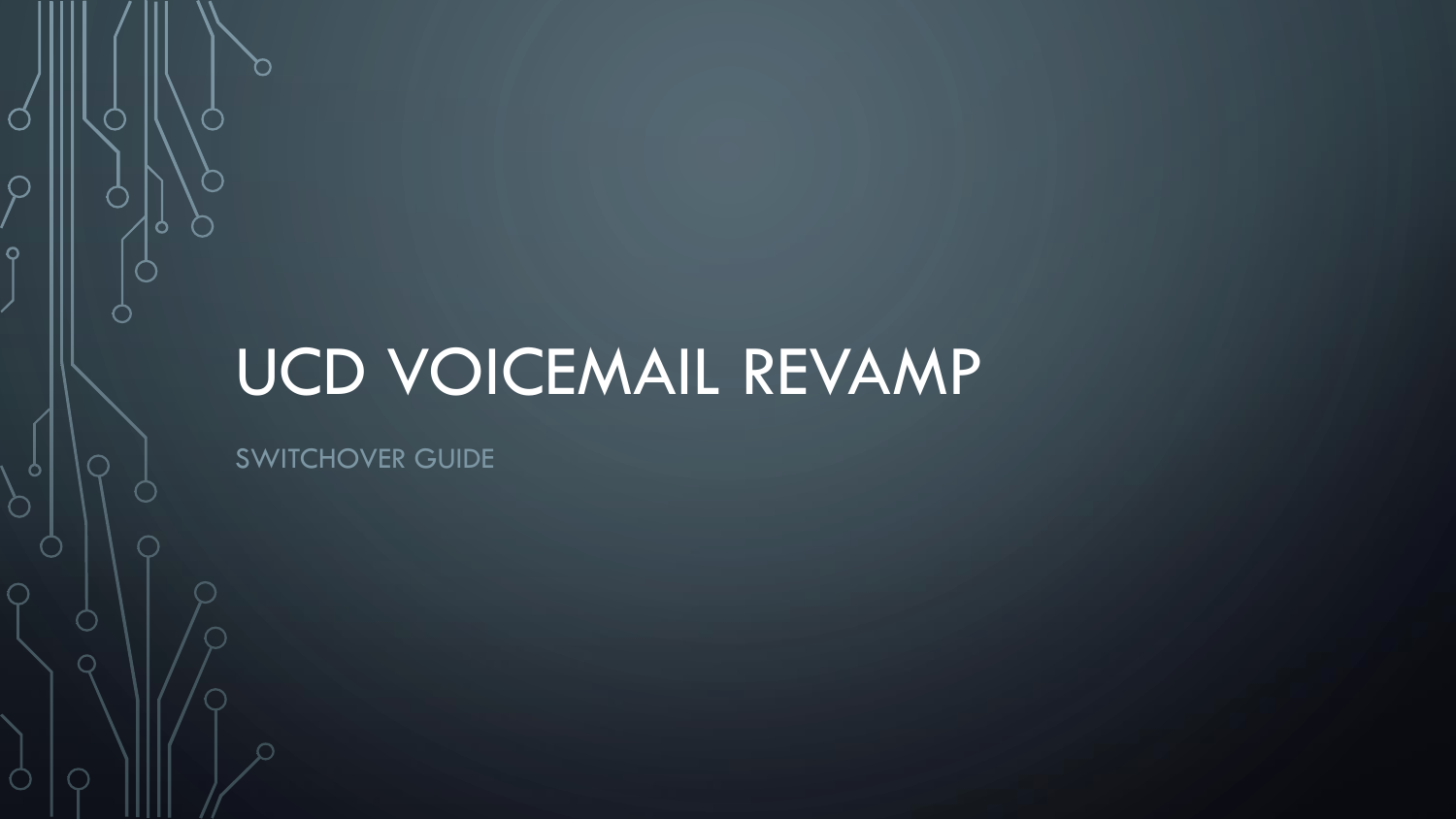### WHY IS THIS HAPPENING TO ME?

- The current voice mail system is reaching the end of its service life
- The new system features enhanced web-based capabilities, you may check messages by:
	- Phone
	- Email
	- Web Portal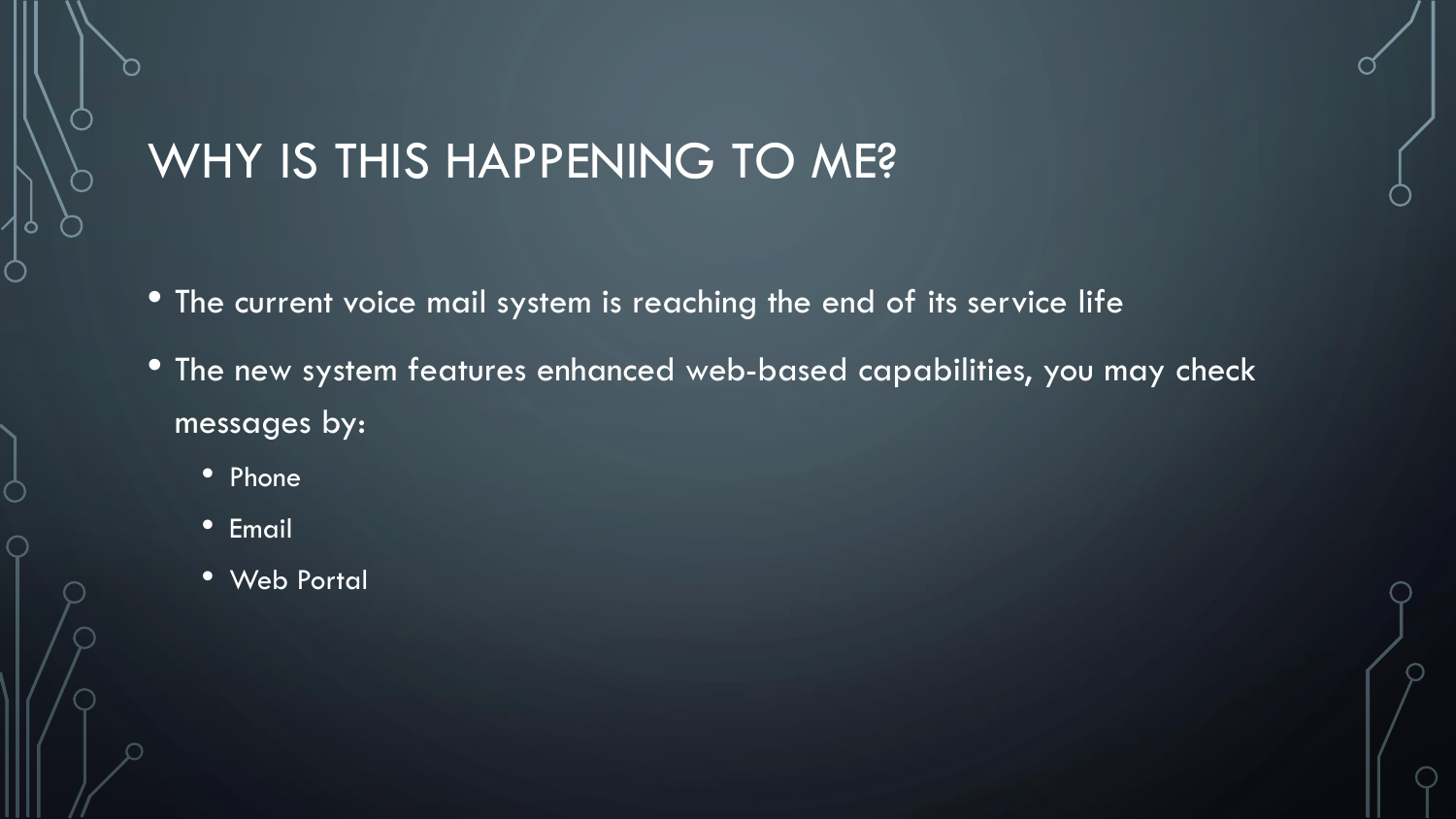### CHANGE IS SCARY

- The old voicemail system will be decommissioned on May 15<sup>th</sup>
- Yes, that is sooner than I thought, too
- No, they didn't tell me what happens if you fail to switch
	- (Probably bad things\*)
		- \*Not really, but I wouldn't push it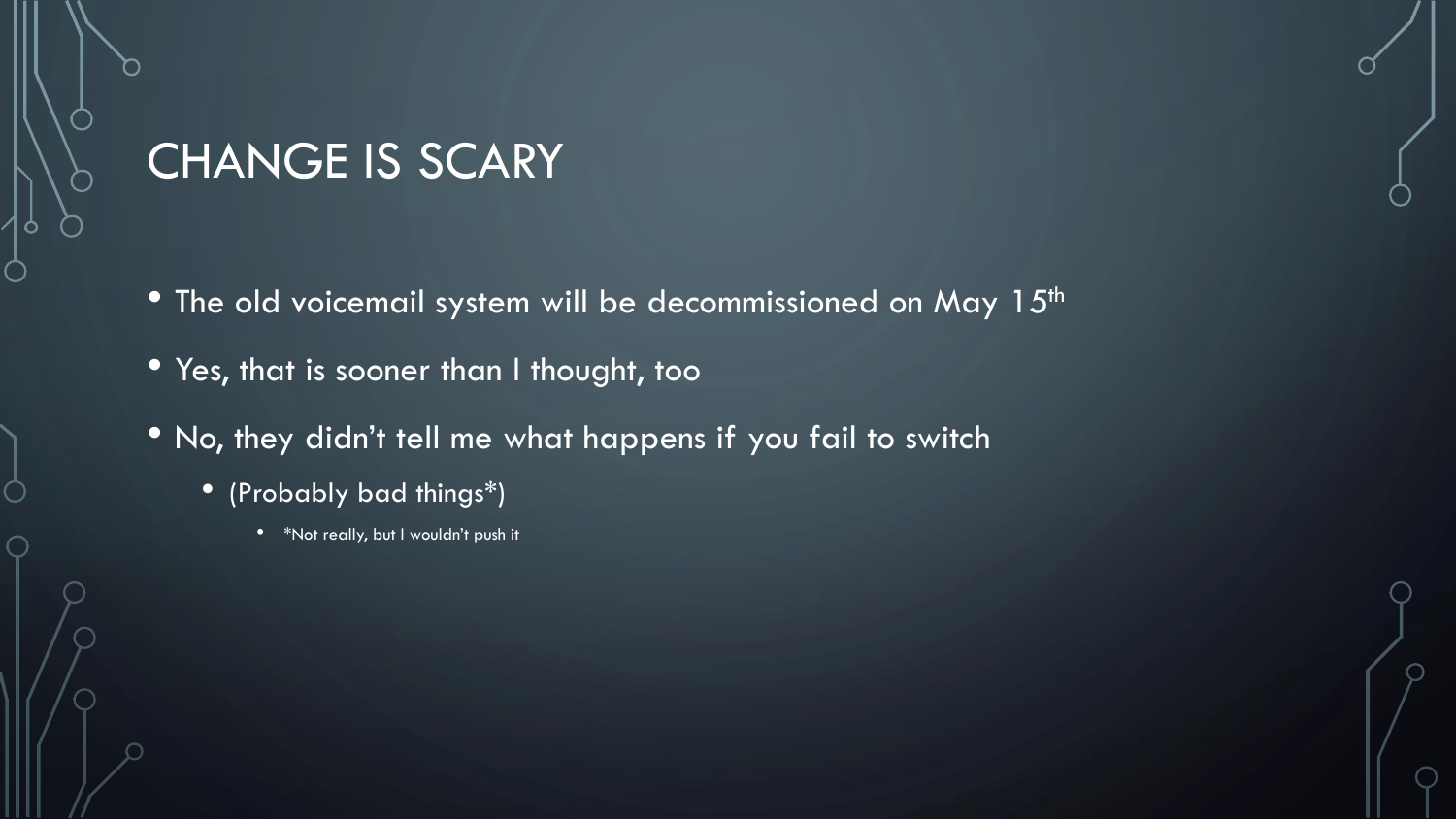### WHAT DO?

• Detailed instructions can be found at:

• MyPhone.UCDavis.edu

- For help, contact IT-Express:
- (530) 754-HELP
- ITHelp@ucdavis.edu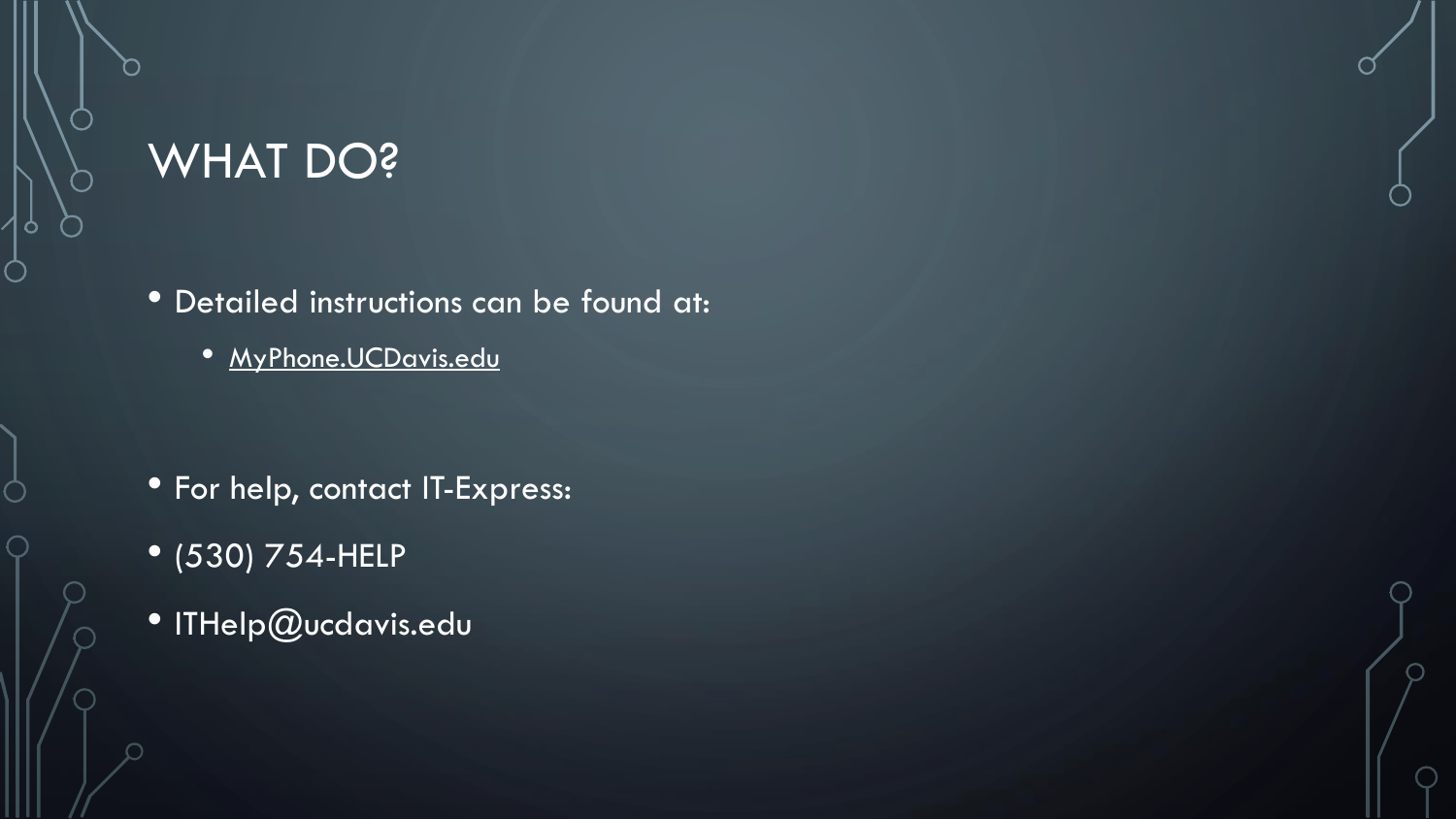### YOU WON'T REMEMBER THIS ANYWAY

#### To initialize your subscriber mailbox:

- 1. From a campus telephone, dial the General Access Number (754-0054).
- 2. Enter your 10 digit mailbox number and press # (e.g., 5307521234).
- 3. Enter the default PIN and press # (the default PIN is 123456).
- 4. Listen to the introductory prompt and follow the simple instructions to create a new PIN.
- 5. Once you create a PIN, your mailbox is initialized. You will not hear the tutorial the next time you access your mailbox.
- 6. Continue with the setup tutorial to record a name announcement, select the greetings you want to play to callers, and record personal greetings.
- 7. At any time after you initialize your mailbox, you can record your name announcement and greeting or change your PIN. If you want to set up your mailbox at another time, press \* to exit to the Main menu, or simply hang up.

#### To set up your campus phone:

You must program your campus phone to join the new voice mail system. Complete all of the four following steps, in order.

- 1. Lift handset, press \*61. Hear confirmation tone (busy signal). Hang up.
- 2. Lift handset, press \*60. Hear confirmation tone. Hang up.
- 3. Lift handset, press \*51, dial 754-0054. Hear confirmation tone. Hang up.
- 4. Lift handset, press \*50, dial 754-0054. Hear confirmation tone. Hang up.

#### **Checking messages by phone:**

- 1. Access your voice mailbox by dialing 754-0054 (or 530-754-0054 outside of the 530 area code).
- 2. The system plays your message inventory, stating the total number of new voice mail messages, and any messages scheduled for future delivery. Then it automatically plays new voice mail messages.

Note: If the system notifies you that your mailbox is almost full or full, we recommend that you review and delete messages from your mailbox.

- 3. While the messages are playing, you can press \* to hear the Main menu options.
- 4. Press 1 to listen to new messages, or Press 2 to hear saved messages, or

Press 3 to hear scheduled delivery messages.

5. Use the following keys to control playback as vou licton to a moccago: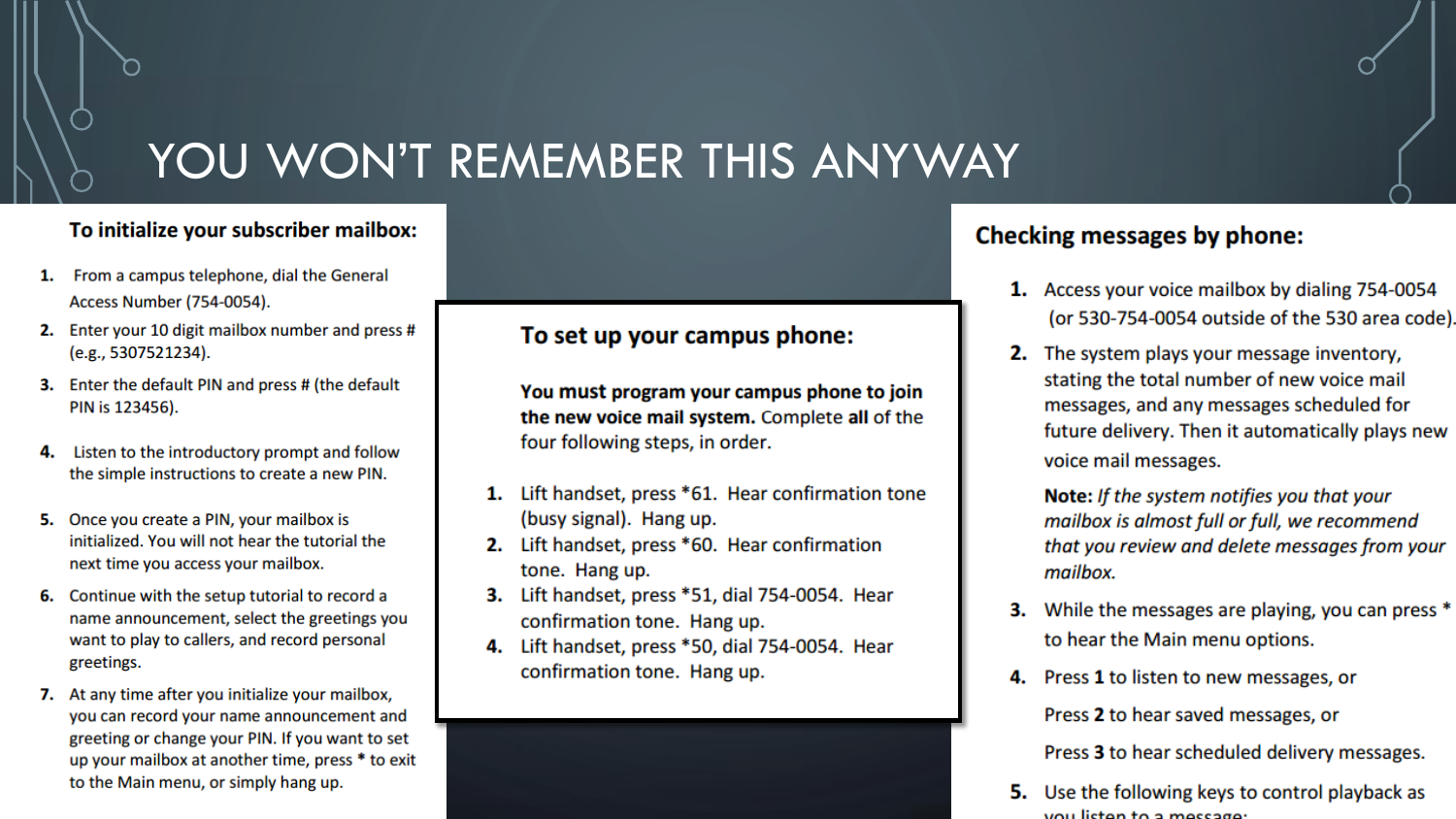### THAT WASN'T HELPFUL AT ALL!

- Start by dialing the general access number, enter your mailbox number and then enter the default PIN:
	- 123456
		- …really Davis? 123456??? Whatever...
- Create a new PIN
- Record a new greeting
	- No you cannot keep your old one –Illusions of youth would have been shattered once you called them back anyway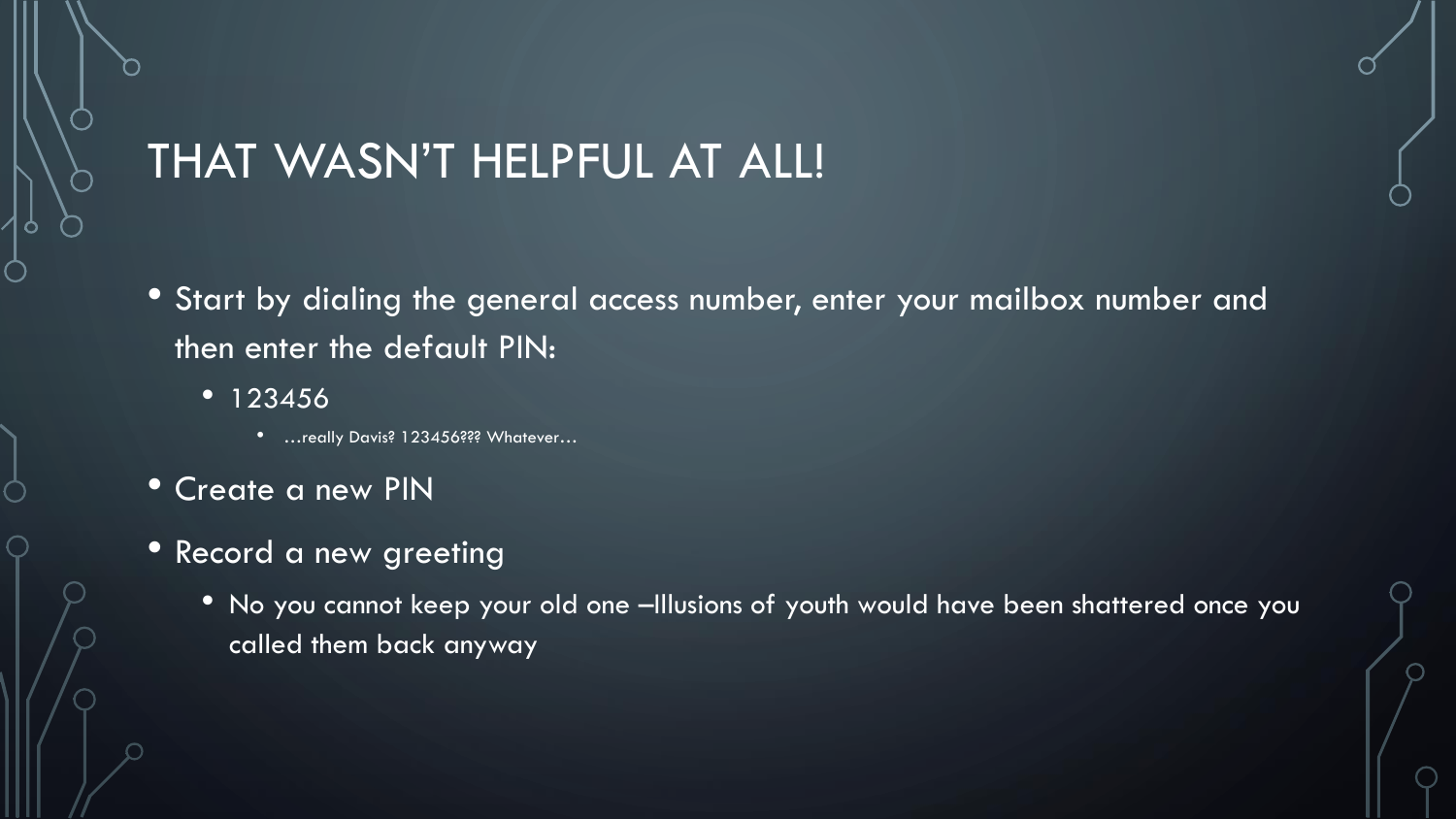#### BUT WAIT! THERE'S MORE!

- You must then reprogram your phone using a complex system apparently derived from semaphore
- Seriously just look this step up and
	- follow the guide:

#### MyPhone.UCDavis.edu



Like this, but with a phone

#### To set up your campus phone:

You must program your campus phone to join the new voice mail system. Complete all of the four following steps, in order.

- 1. Lift handset, press \*61. Hear confirmation tone (busy signal). Hang up.
- 2. Lift handset, press \*60. Hear confirmation tone. Hang up.
- 3. Lift handset, press \*51, dial 754-0054. Hear confirmation tone. Hang up.
- 4. Lift handset, press \*50, dial 754-0054. Hear confirmation tone. Hang up.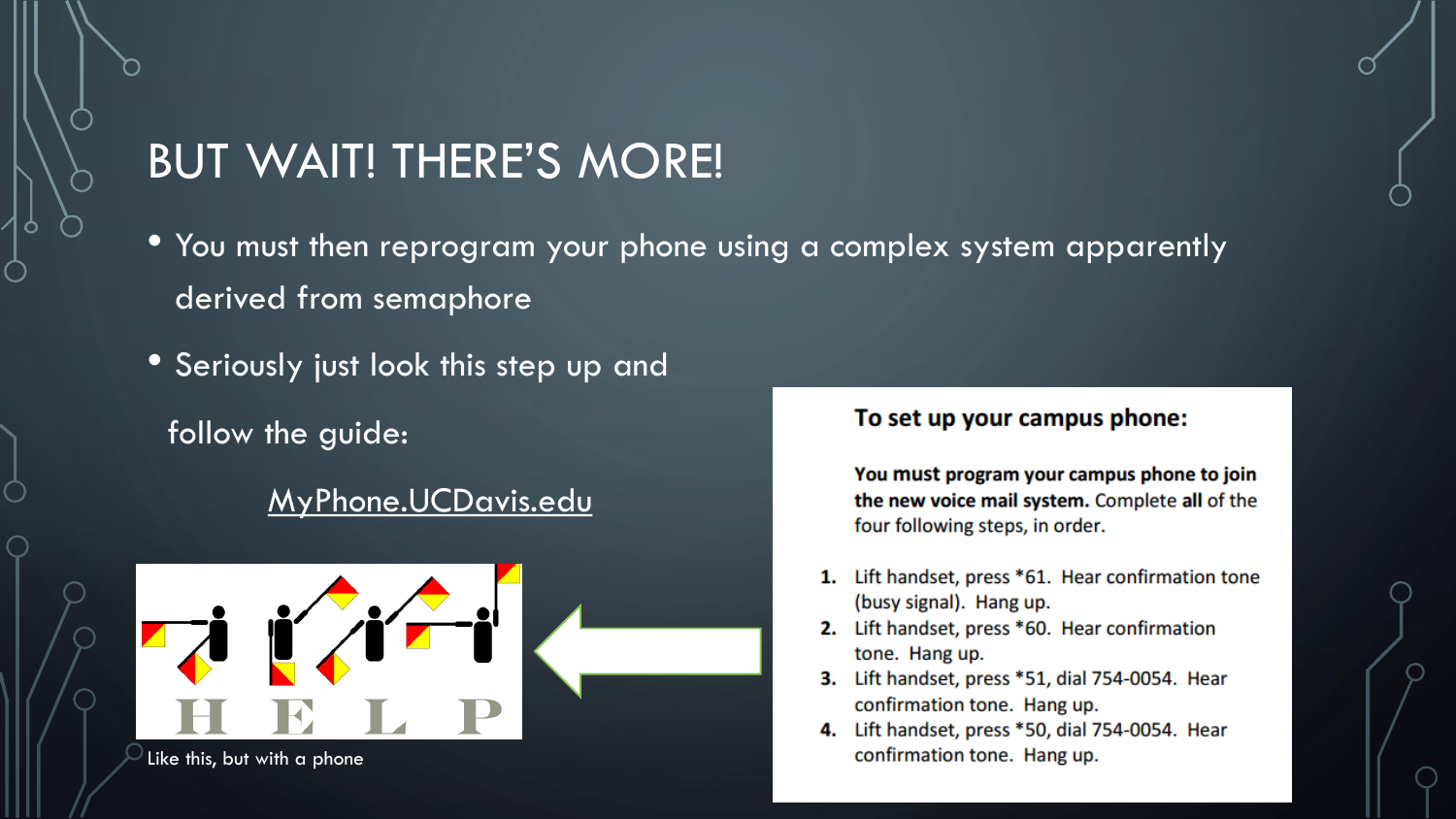### THAT WASN'T SO BAD!

• True, but murphy's law suggests that it won't be that easy.

- Again for help, contact IT-Express:
- (530) 754-HELP
- ITHelp@ucdavis.edu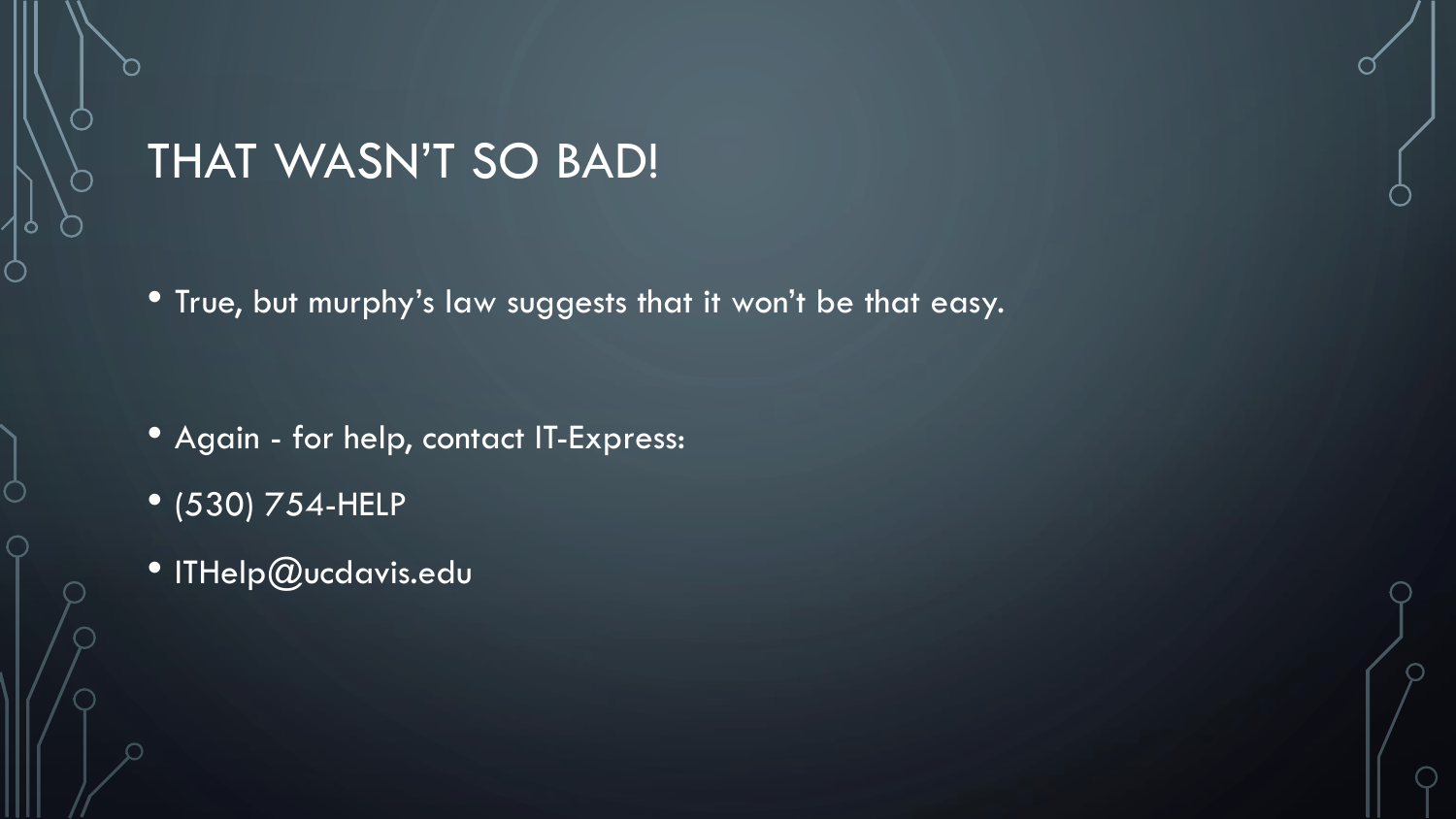## DON'T GO, I'M LONELY

- Don't worry, there's still more:
- To check your voicemail by phone
	- Dial (530) 754-0054
	- Press:
		- 1 listen to new messages
		- 2 listen to saved messages
		- 3 listen to scheduled delivery messages

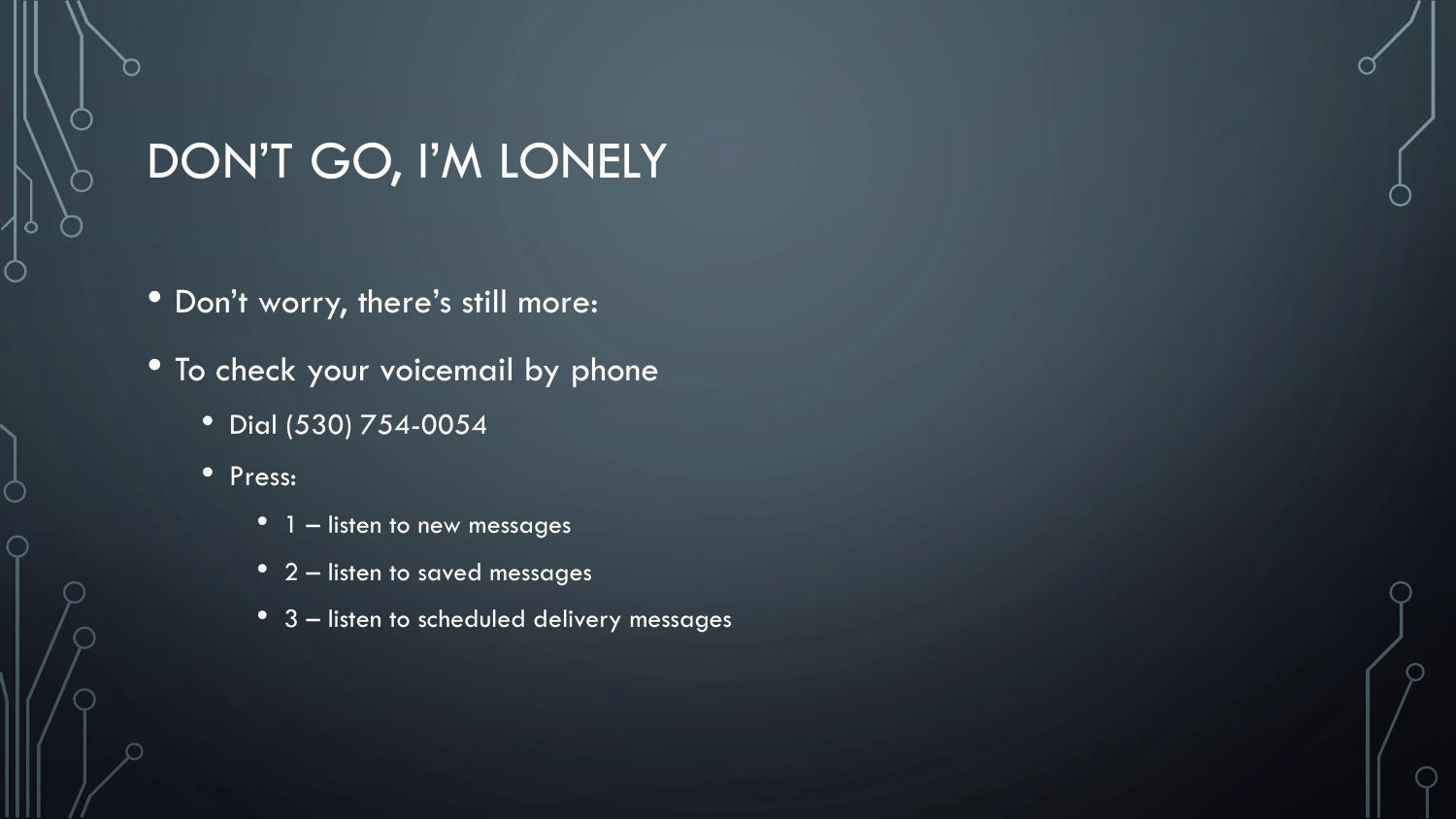### I FEEL RIPPED OFF, WHERE'S MY NEW STUFF?

• Voicemail can be checked online at Voicemail.UCDavis.edu

• There, you can also configure the system to email you copies of every voicemail

• The new voicemail system also has the added bonus of not being decommissioned on May 15th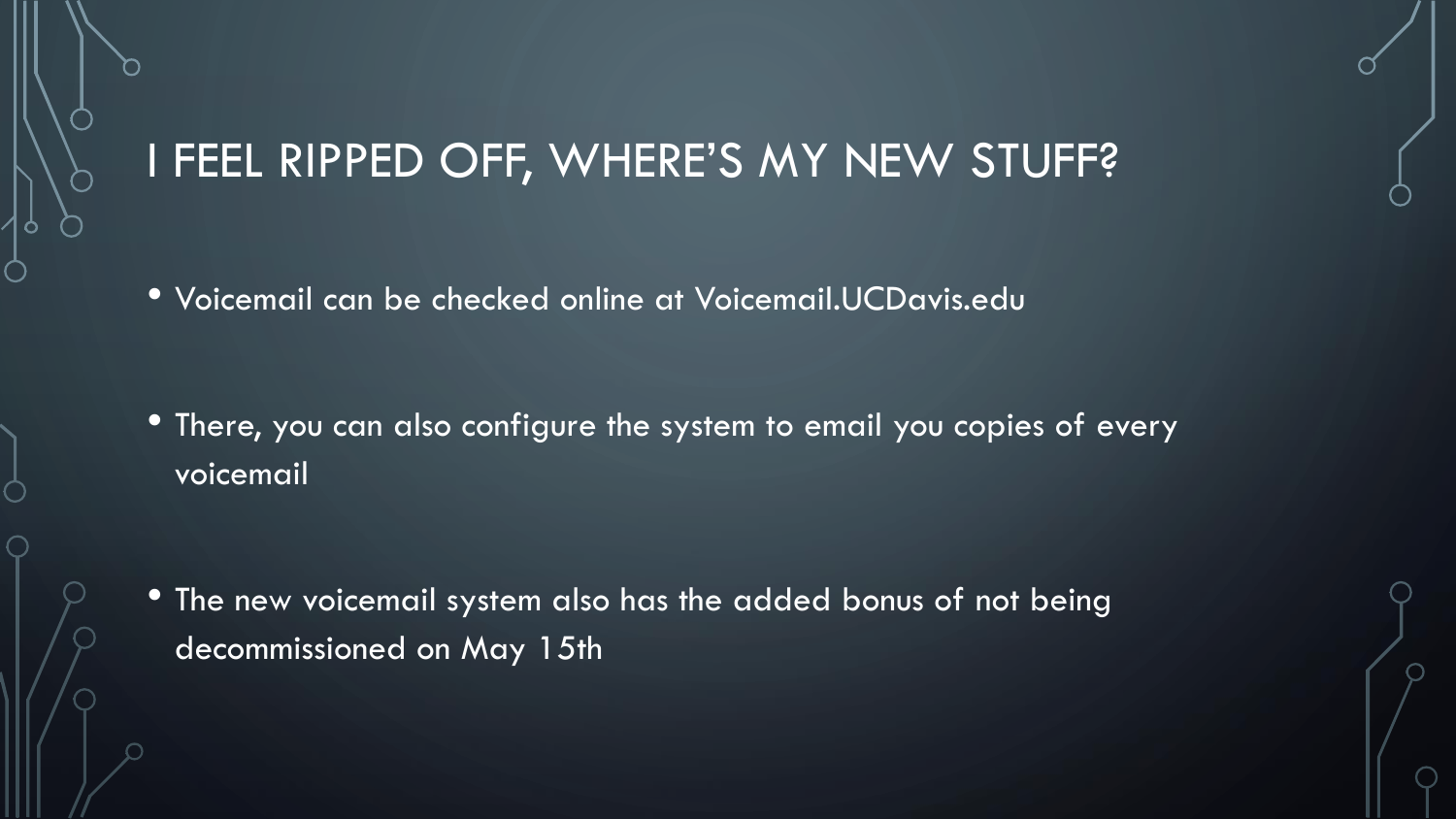# YOU PROBABLY DIDN'T NEED ME FOR THIS

#### Logging into Voicemail.UCDavis.edu

| <b>Login to UC Davis Voicemail</b> |       |
|------------------------------------|-------|
|                                    |       |
| ○ 10 Digit Number                  |       |
| <b>PIN</b><br>o                    |       |
| Login                              | Clear |

- 10 Digit Number = Your 10-digit phone number
- PIN  $=$  The PIN you just created